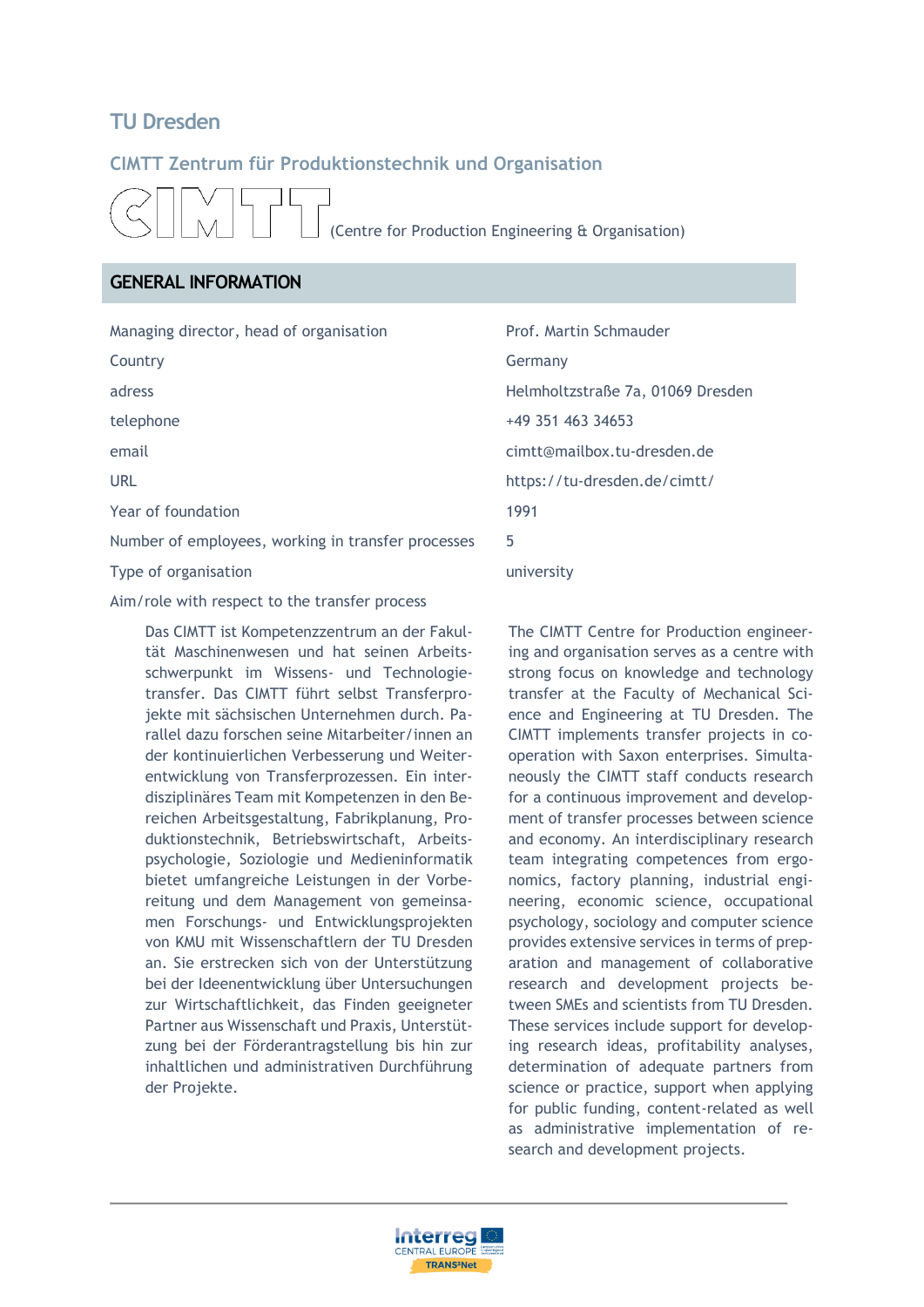main contact person for transfer The Dipl.-Ing. Gritt Ott

Main area with respect to the key topics Mechanical engineering, industrial engineering, Ergonomics, Knowledge management, Biotechnology, Innovation processes

telephone +49 351 463 34653 email gritt.ott@tu-dresden.de

# **OFFERED TRANSFER ACTIVITIES**

**services in terms of the identification and description of innovative and economically applicable ideas**

- identification of current research results in research institutions, universities (e.g. using technology scouting)
- **f** foster scientists in the description of the exploitable idea, focussed on its application in enterprises
- determination of the potential technology users' (licensees) needs and requirements

# **services in terms of the dissemination of innovative and economically applicable ideas**

#### *publish and disseminate*

user-oriented descriptions of the idea (technology),technology offers and technology files

## *publication modes and media*

- various print media
- data-bases, online platforms, websites introducing innovative ideas
- newsletters/RSS
- **brokerage events (events bringing together developers and potential users)/ meetings introduc**ing economically applicable research results

# **services to bring together parties that could be relevant for the application of new ideas and technologies**

- implementation of visits in research institutes or enterprises
- implementation of meetings, workshops, conferences (e.g. for initiating and intensifying contacts between science and business, for discussing detail information about innovative ideas and technologies)
- sub-sequential evaluation of discussions between technology suppliers (similar to licensers) and technology users (similar to licensees), such as finding out whether the partners can go on discussing the technology/ results independently or need additional support
- organisation of topic-specific workshops, fairs or similar activities in order to foster special ideas

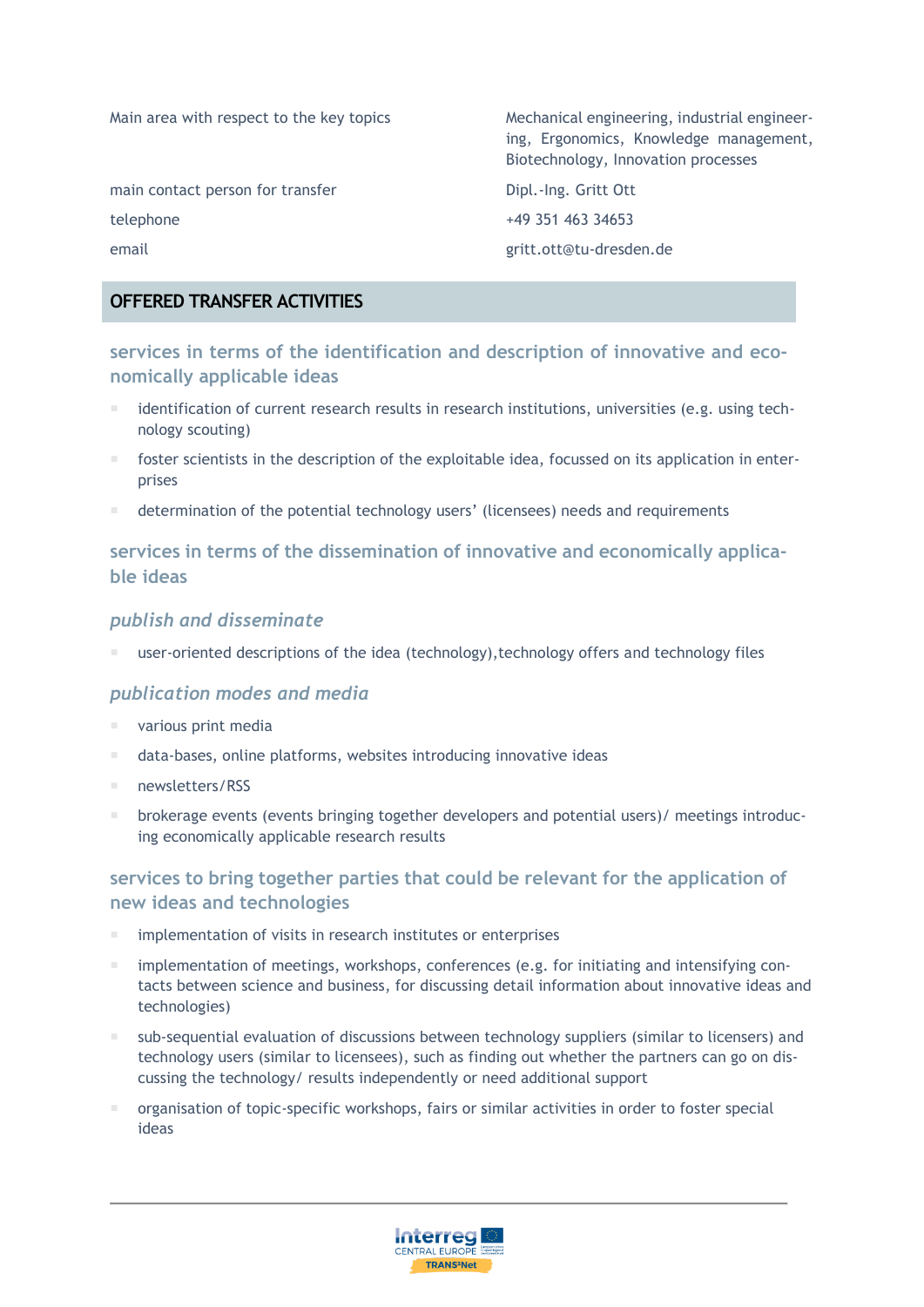initiating and presenting/ moderating bilateral and subject-specific discussions held by technology suppliers and potential users

# **services in terms of the preparation of economic exploitation of an (innovative and economically applicable) idea/ technology**

- contract research (e.g. initiating, bringing together the potentially exchanging parties, project management)
- research cooperation
- consulting on technical issues in order to support the final implementation of new technologies or processes in enterprises: (e.g. support for adapting new technologies to the existing equipment in the company)
- concepts for and execution of qualification measures for the future personnel focussed on the exploitable idea/ technology (e.g. conceptual design and implementation of trainings, e-learning, workshops)

# **services in terms of collective advancement of innovative and economically applicable ideas resp. research fields**

- initiation and implementation of tools that do not follow an institutional structure (networks, discussion groups, alliances, clusters)
- support to the establishment of students' projects and looking after the students' work in the form of preliminary studies aimed at: the preparation of the implementation of innovative ideas/ new technologies in enterprises; the application of scientific results to tackle with practical problems in enterprises; the detection of deficits and bottlenecks that could make the application of new ideas and technologies in the enterprises difficult

#### **geographical area of transfer activities and services**

regional, national

## **TARGET GROUPS**

#### **kind of organisation**

 organisations offering or developing innovative ideas/ new technologies and organisations demanding for innovative ideas or new technologies

#### **businesses of target groups**

Manufacturing; Professional, scientific and technical activities

**number of employees of target group organisation(s)** 

 $< 10: 10 - 99$ 

F